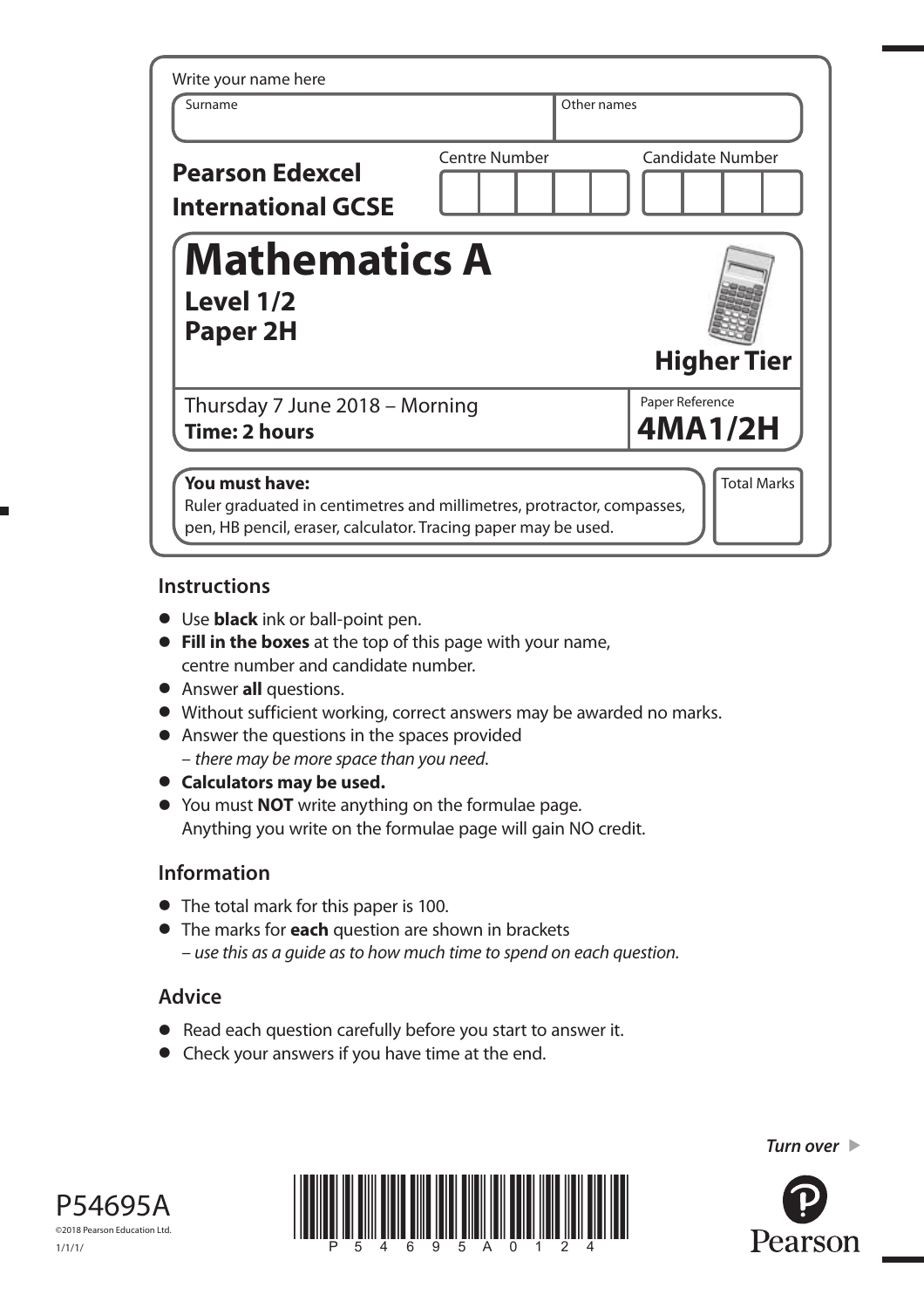

**DO NOT WRITE IN THIS AREA DO NOT WRITE IN THIS AREA DO NOT WRITE IN THIS AREA DO NOT WRITE IN THIS AREA DO NOT WRITE IN THIS AREA DO NOT WRITE IN THIS AREA DO NOT WRITE IN THIS AREA DO NOT WRITE IN THIS AREA DO NOT WRITE** 

**DO NOT WRITE IN THE PAREA** 

**PONOINFRITE IN THE IS ALLEY** 

**DO NOT WRITE IN THIS AREA** 

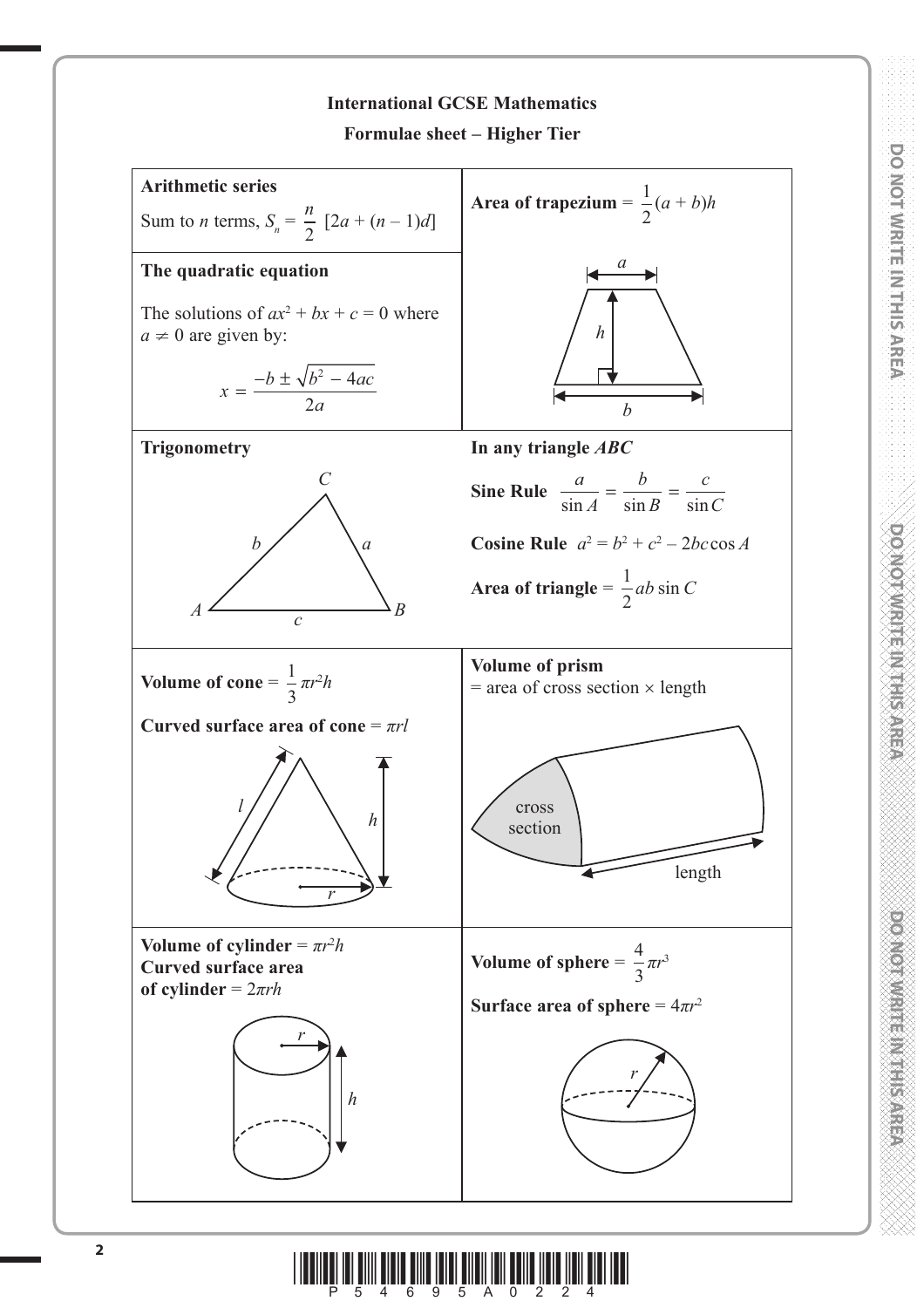**CONCERT CONTROLLER CONCORD** 

**Answer ALL TWENTY THREE questions.**

**Write your answers in the spaces provided.**

**You must write down all the stages in your working.**

**1** (a) Make *a* the subject of the formula *M* = *ac* – *bd*

(b) Solve the inequality  $5x - 4 < 39$ 

(c) Factorise fully  $18e^2f^3 - 12e^3f$ 

**(Total for Question 1 is 6 marks)**



....................................................... **(2)**

....................................................... **(2)**

....................................................... **(2)**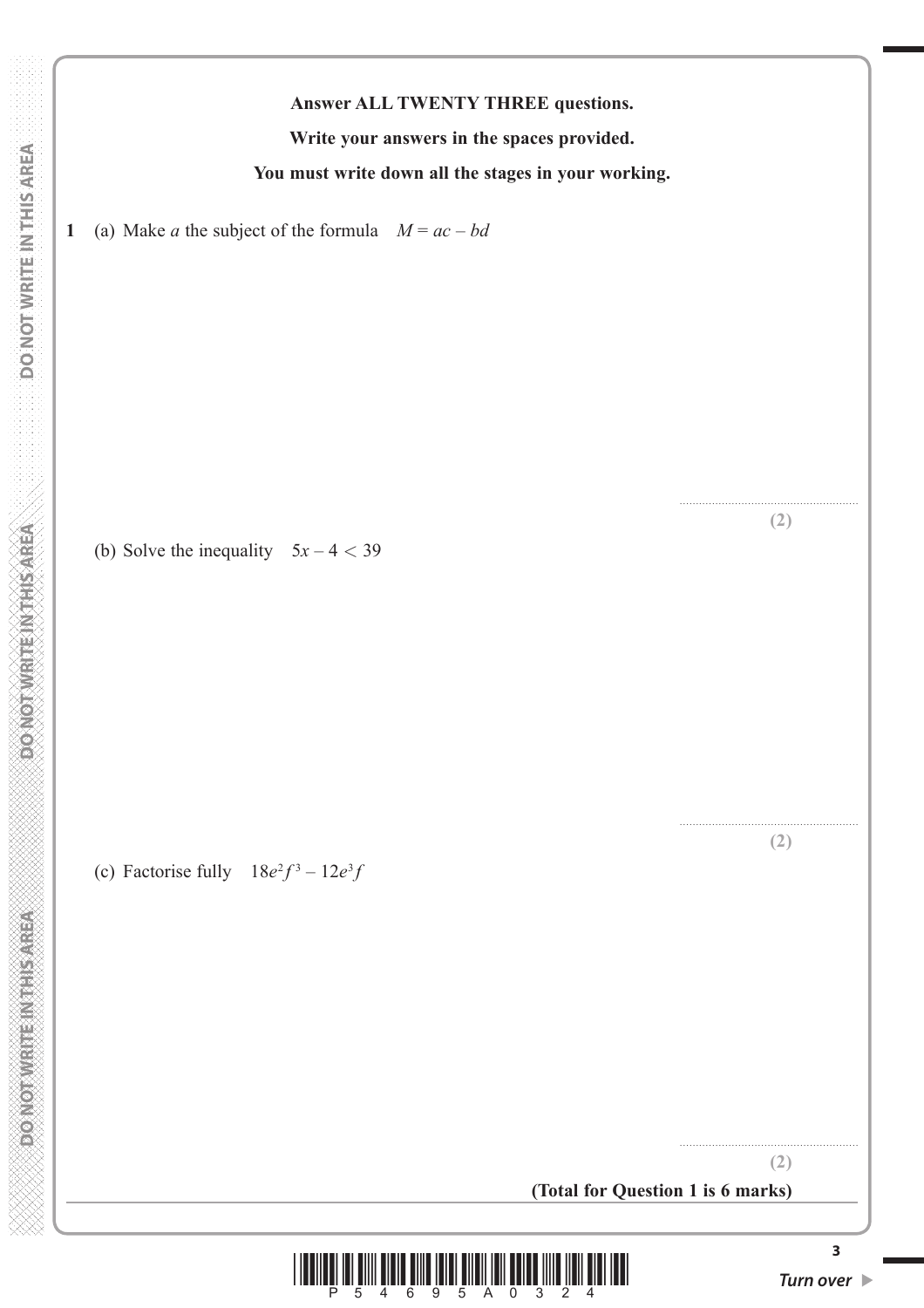| <b>DO NOT METERING WATER AREA MERICULAR CONSULTER THE INTERNATIONAL CONSULTER INTERNATIONAL CONSULTER IN THE INTERNATION</b> |   |           |  |  |
|------------------------------------------------------------------------------------------------------------------------------|---|-----------|--|--|
|                                                                                                                              |   |           |  |  |
|                                                                                                                              |   |           |  |  |
|                                                                                                                              |   |           |  |  |
|                                                                                                                              |   |           |  |  |
|                                                                                                                              |   |           |  |  |
|                                                                                                                              |   |           |  |  |
|                                                                                                                              |   |           |  |  |
|                                                                                                                              |   |           |  |  |
|                                                                                                                              |   |           |  |  |
|                                                                                                                              |   |           |  |  |
|                                                                                                                              |   |           |  |  |
|                                                                                                                              |   |           |  |  |
|                                                                                                                              |   |           |  |  |
|                                                                                                                              |   |           |  |  |
|                                                                                                                              |   |           |  |  |
|                                                                                                                              |   |           |  |  |
|                                                                                                                              |   |           |  |  |
| ğ                                                                                                                            |   |           |  |  |
|                                                                                                                              |   |           |  |  |
| Q                                                                                                                            |   |           |  |  |
|                                                                                                                              |   |           |  |  |
|                                                                                                                              |   | X         |  |  |
|                                                                                                                              |   |           |  |  |
| Ó                                                                                                                            |   |           |  |  |
|                                                                                                                              |   | ₩         |  |  |
|                                                                                                                              |   |           |  |  |
|                                                                                                                              |   | É         |  |  |
|                                                                                                                              |   |           |  |  |
|                                                                                                                              |   | ÷,        |  |  |
|                                                                                                                              |   | ₩         |  |  |
|                                                                                                                              |   |           |  |  |
| 竸                                                                                                                            |   |           |  |  |
|                                                                                                                              |   |           |  |  |
|                                                                                                                              |   | Ê         |  |  |
| è                                                                                                                            | ÷ |           |  |  |
|                                                                                                                              |   |           |  |  |
|                                                                                                                              |   | 黨         |  |  |
|                                                                                                                              |   |           |  |  |
| $\vec{a}$                                                                                                                    |   |           |  |  |
|                                                                                                                              |   |           |  |  |
| I.<br>Í                                                                                                                      |   |           |  |  |
|                                                                                                                              |   | ž,        |  |  |
|                                                                                                                              |   | id.<br>Ĩ. |  |  |

| $\overline{2}$ | Work out the difference between the largest share and the smallest share when 3450 yen<br>is divided in the ratios $2:6:7$                                                                                                              |
|----------------|-----------------------------------------------------------------------------------------------------------------------------------------------------------------------------------------------------------------------------------------|
| $\mathbf{3}$   | yen<br>(Total for Question 2 is 3 marks)<br>Gopal is paid 20000 rupees each month.<br>Jamuna is paid 19200 rupees each month.                                                                                                           |
|                | Gopal and Jamuna are both given an increase in their monthly pay.<br>After the increase, they are both paid the same amount each month.<br>Gopal was given an increase of 8%<br>Work out the percentage increase that Jamuna was given. |
|                |                                                                                                                                                                                                                                         |

**(Total for Question 3 is 4 marks)**

.......................................................%

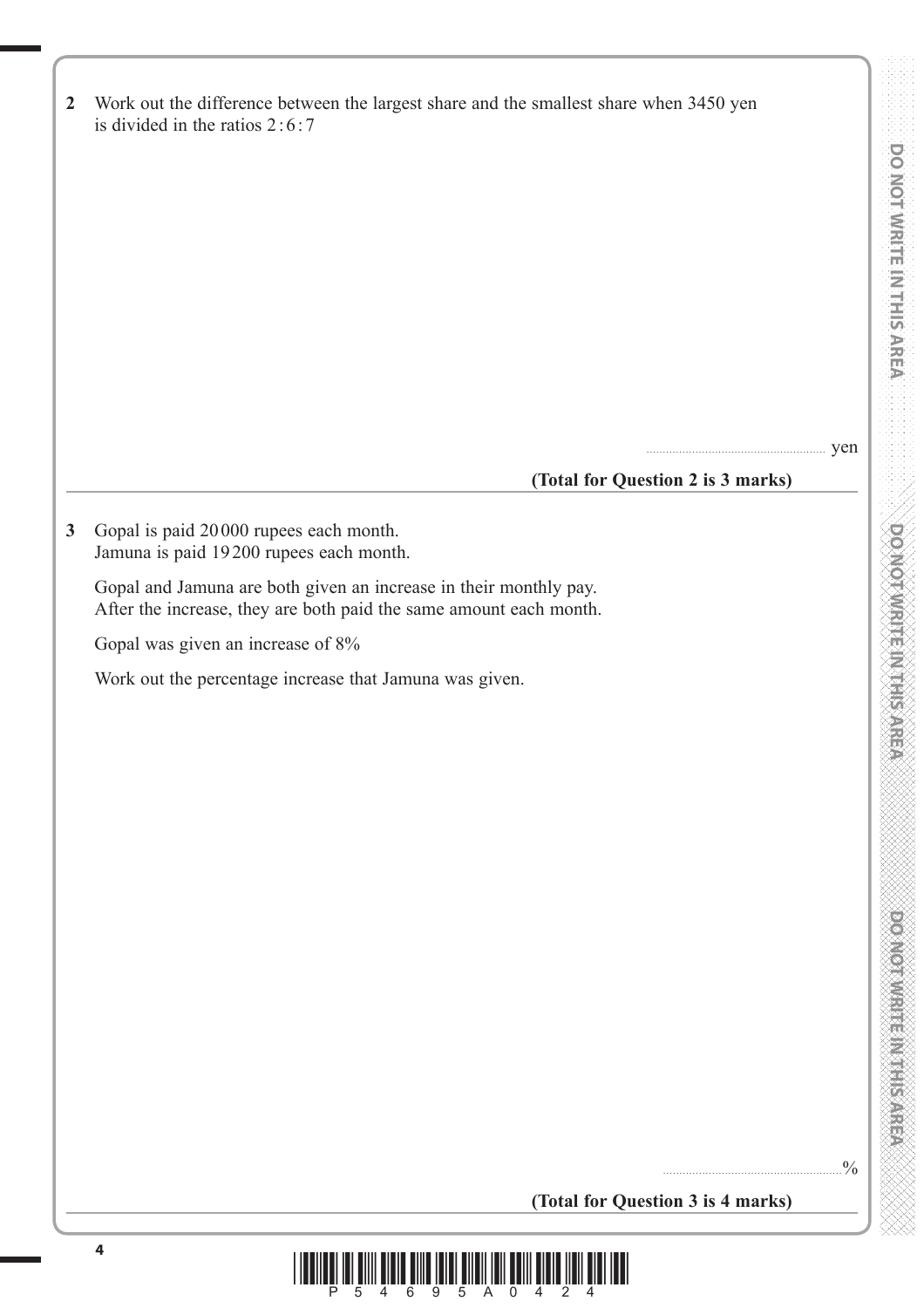**<sup>4</sup>** Show that <sup>3</sup> <sup>4</sup> 7  **DO NOT WRITE IN THIS AREA DO NOT WRITE IN THIS AREA DO NOT WRITE IN THIS AREA**

**DONOINVALLENTISTAREA** 

**RESIDENT RESIDENCE** 

 $1 - \frac{5}{1}$ 8

 $-1\frac{5}{8} = 1\frac{55}{56}$ 

 $1\frac{53}{1}$ 

**(Total for Question 4 is 3 marks)**

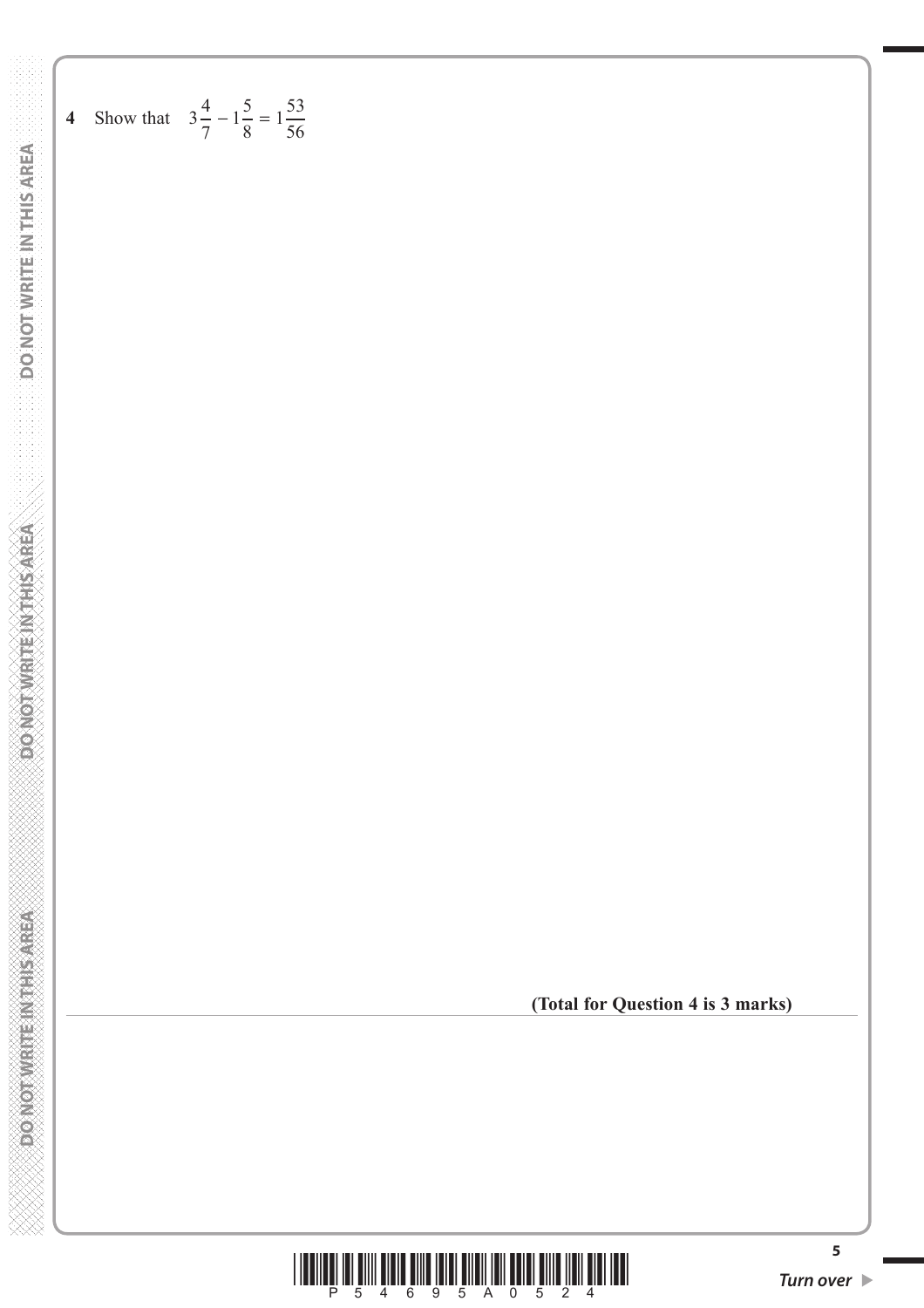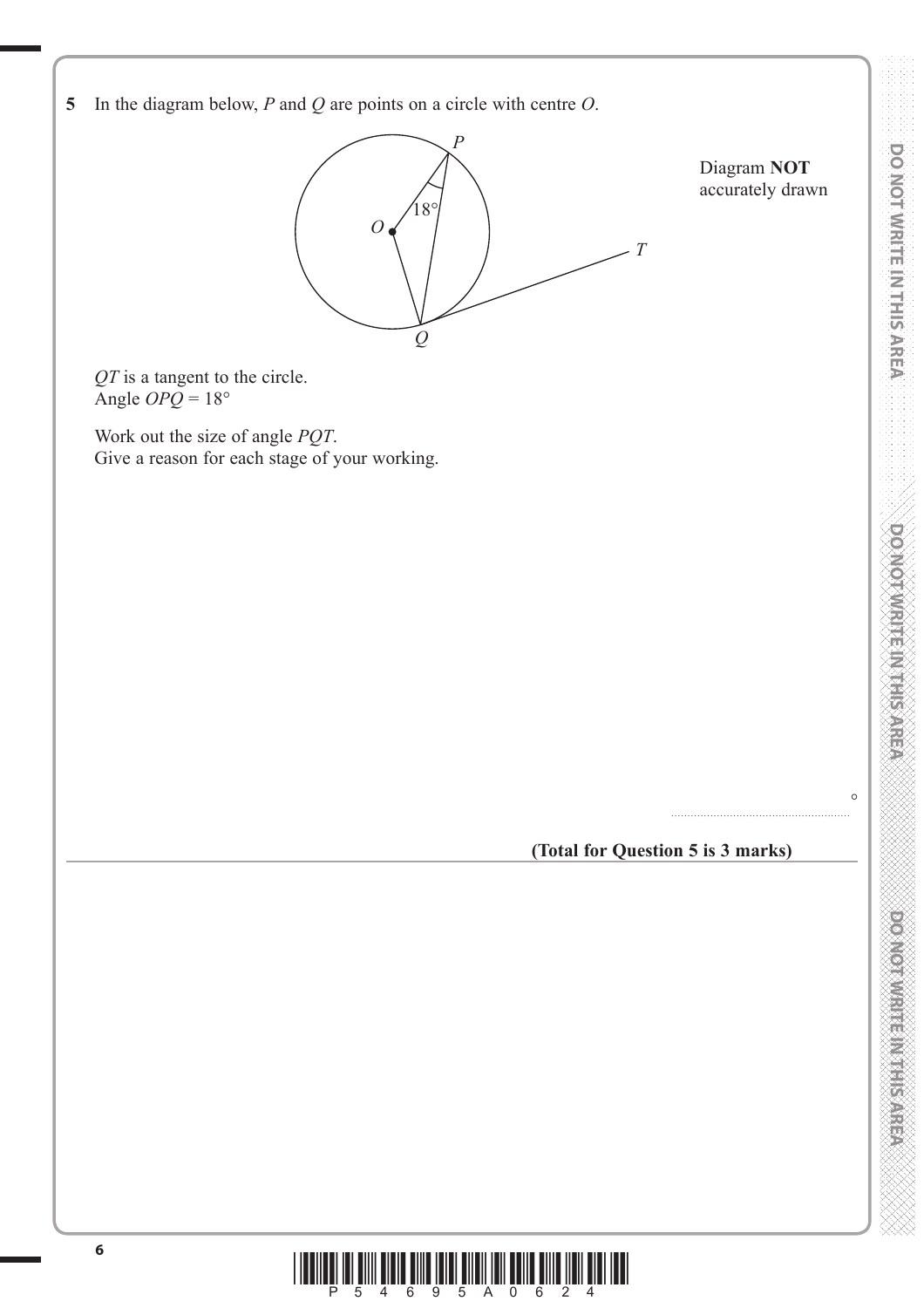**6** The diagram shows two cylinders, **A** and **B**.



Cylinder **A** has height 1.6 m and radius 0.56 m.

 (a) Work out the curved surface area of cylinder **A**. Give your answer in  $m<sup>2</sup>$  correct to 3 significant figures.

 Cylinder **B** is mathematically similar to cylinder **A**. The height of cylinder **B** is 0.6 m.

(b) Work out the radius of cylinder **B**.

....................................................... m **(2)**

....................................................... m2

**(2)**

**(Total for Question 6 is 4 marks)**



**PONOTHER ETHERNOLOGIC**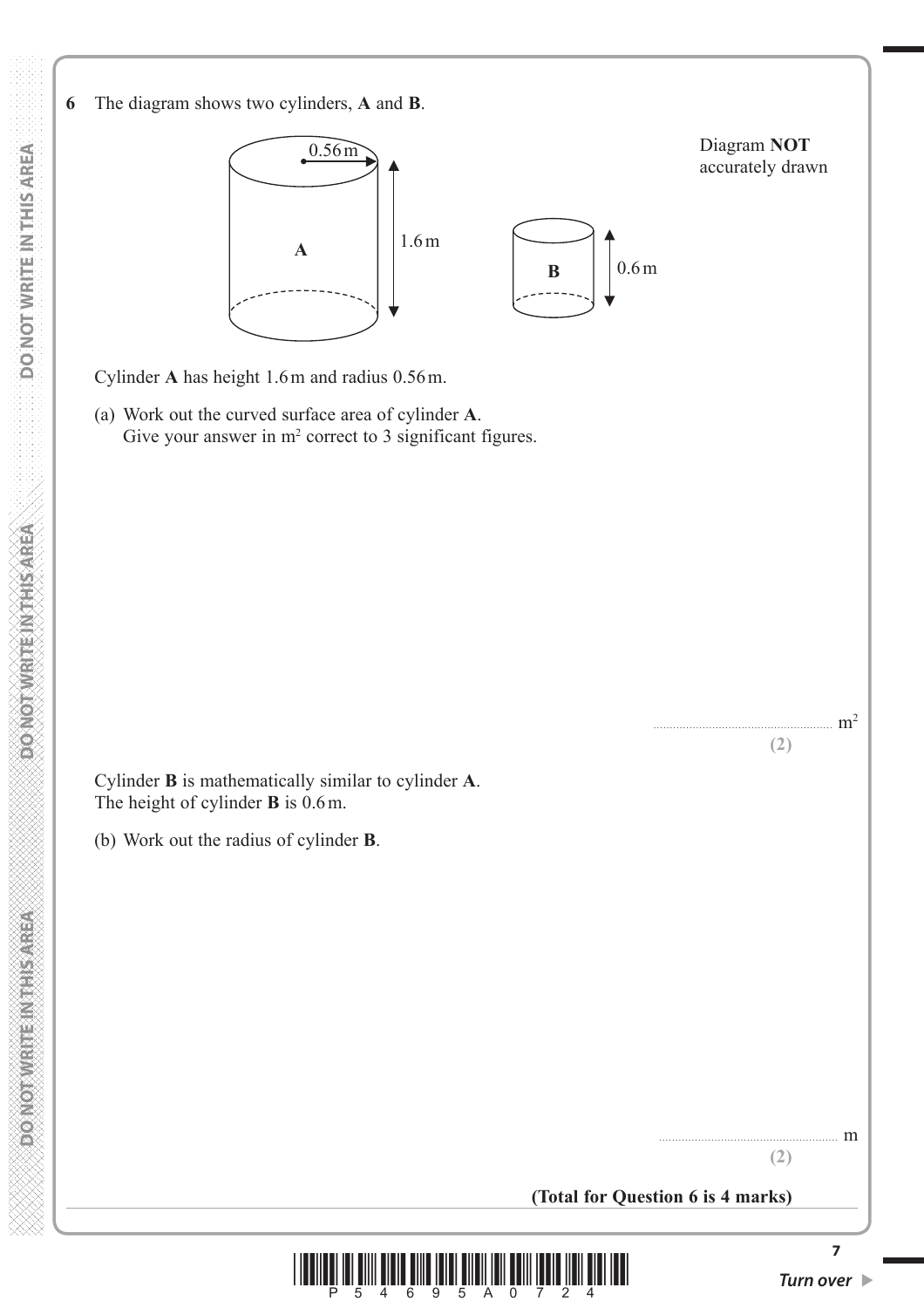There are 28 students in Class A and 32 students in Class B. The mean score for all the students in both classes is 72.6 The mean score for the students in Class A is 75

(a) Work out the mean score for the students in Class B.

**(4)**

 The lowest score in Class A is 39 The range of scores for Class A is 57 The lowest score in Class B is 33 The range of scores for Class B is 60

(b) Find the range of scores for all the students in both classes.

**DOMOTWRITE IN THIS AREA** 

.......................................................

**(3)**

.......................................................

**(Total for Question 7 is 7 marks)**

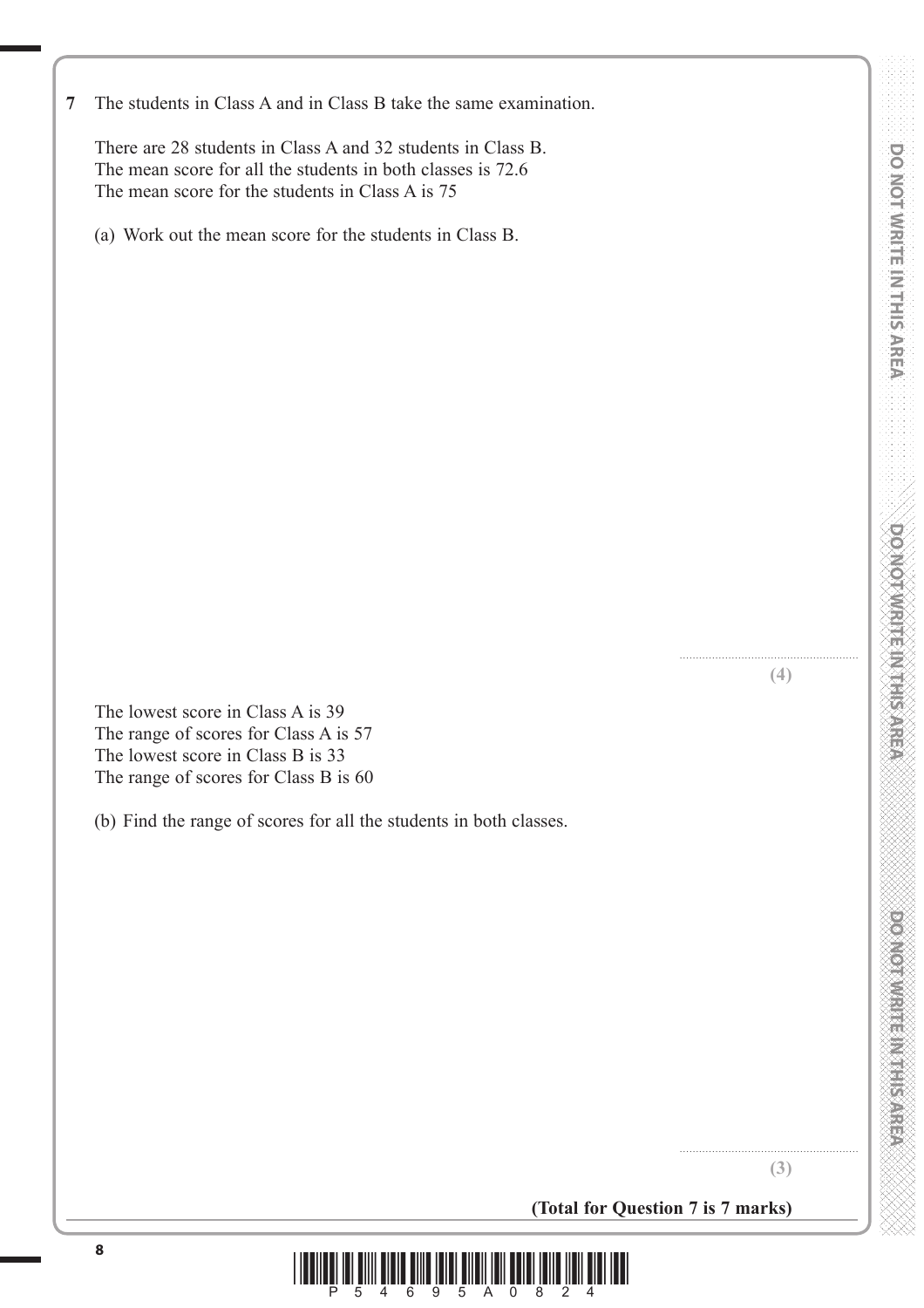

Diagram **NOT** accurately drawn

 Work out the value of *x*. Give your answer correct to 3 significant figures.

*x* =.......................................................

## **(Total for Question 8 is 3 marks)**

**9** Solve the simultaneous equations

 **DO NOT WRITE IN THIS AREA DO NOT WRITE IN THIS AREA DO NOT WRITE IN THIS AREA DO NOT WRITE IN THIS AREA DO NOT** 

**CONCERT CONTROLLER CONCORD** 

**DONOT WRITE NATHS AREA** 

**8**

DO NOT WRITE IN THIS AREA

$$
x + y = 15
$$
  

$$
7x - 5y = 3
$$

Show clear algebraic working.

| (Total for Question 9 is 3 marks) |
|-----------------------------------|

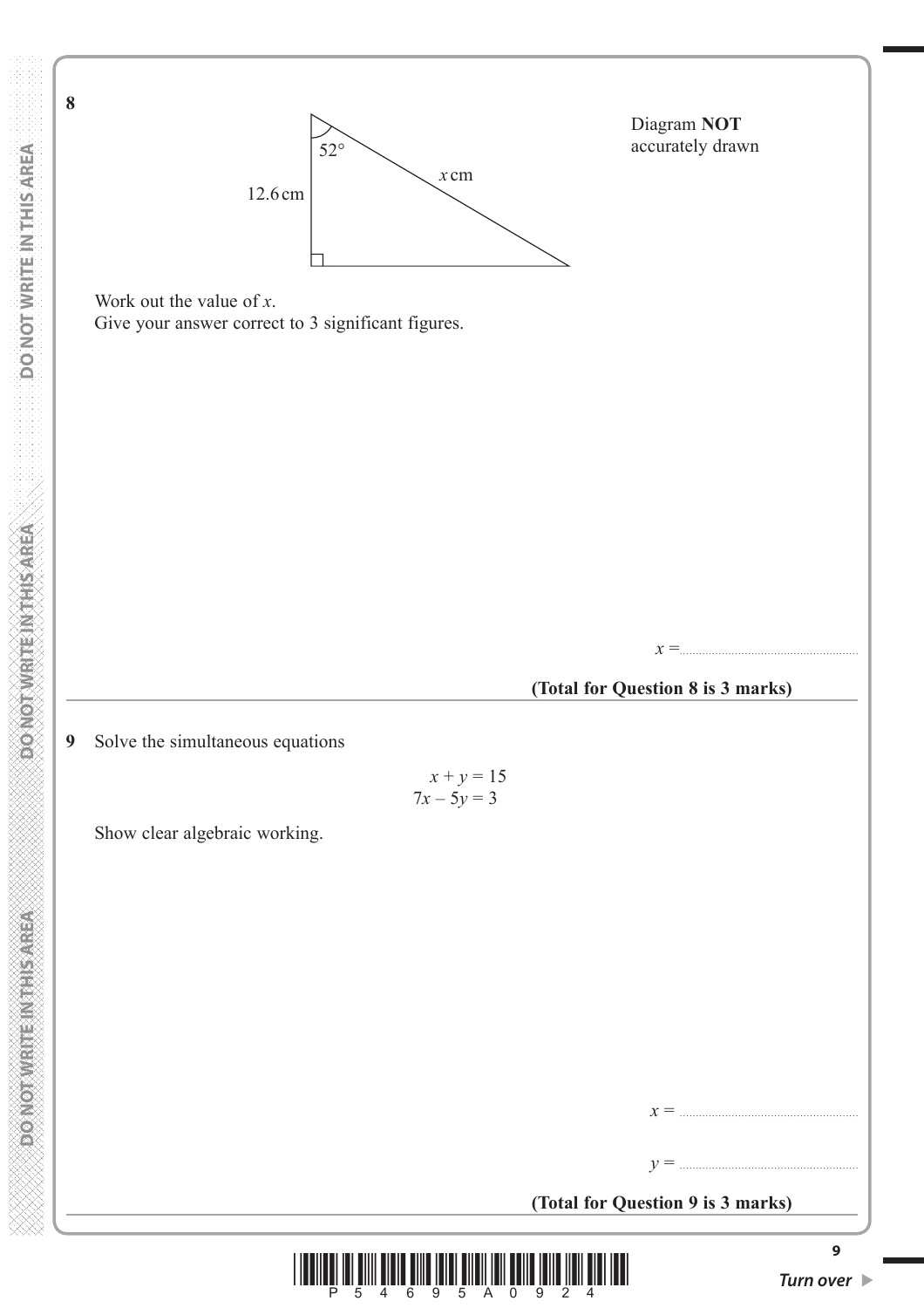**DO NOT WRITE IN THIS AREA DO NOT WRITE IN THIS AREA DO NOT WRITE IN THIS AREA** 8 **10** 27 = 2*<sup>n</sup>* (a) Find the value of *n*. *n* = ....................................................... **(2)** (13–6)4× 135 = 13*<sup>k</sup>* (b) Find the value of *k*. *k* = ....................................................... **(2) (Total for Question 10 is 4 marks)**

**<sup>10</sup>** \*P54695A01024\*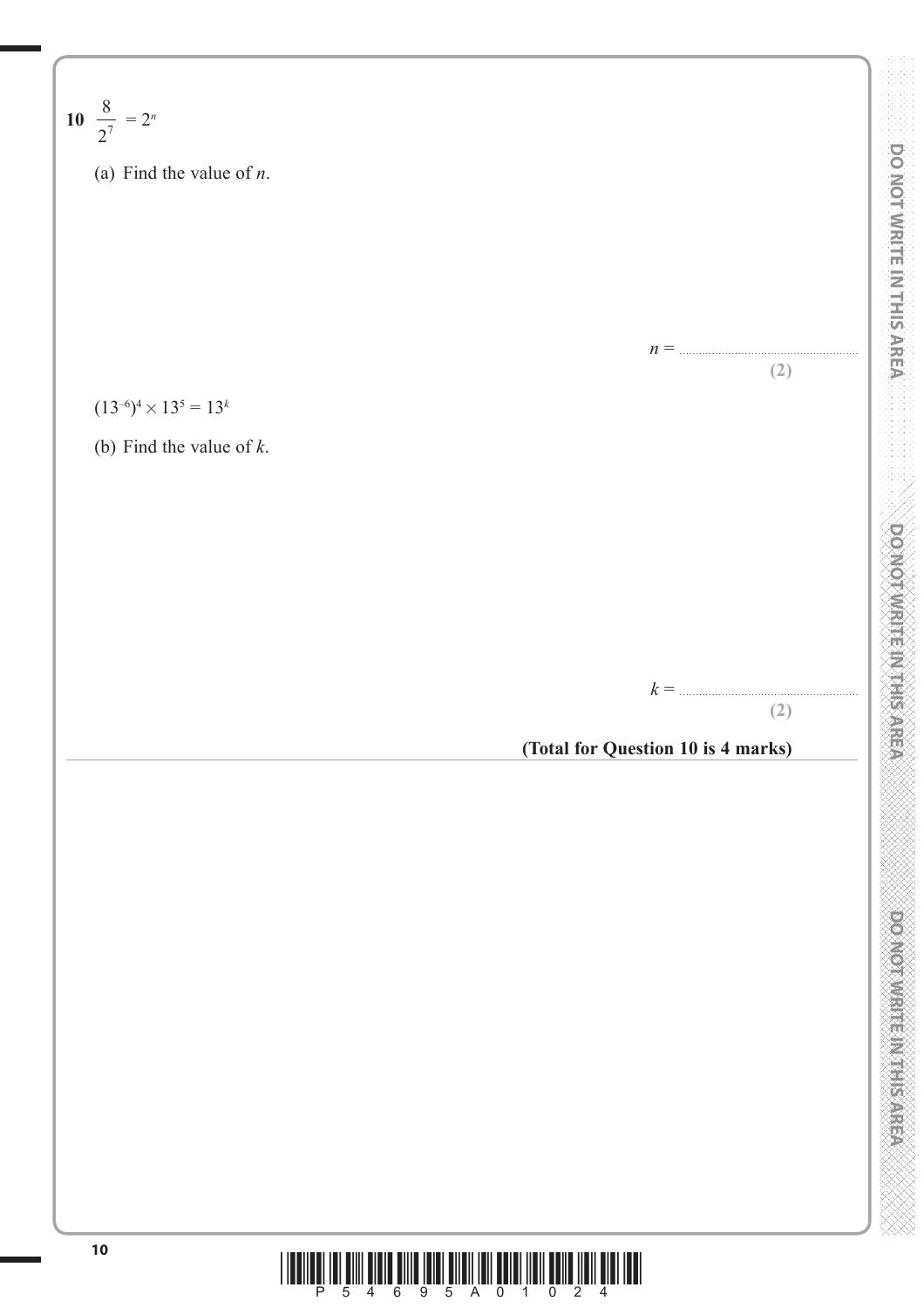**11** A solid metal sphere has radius 1.5 cm. The mass of the sphere is 109.6 grams.

 Work out the density of the sphere. Give your answer correct to 3 significant figures.

....................................................... g / cm3

**(Total for Question 11 is 3 marks)**

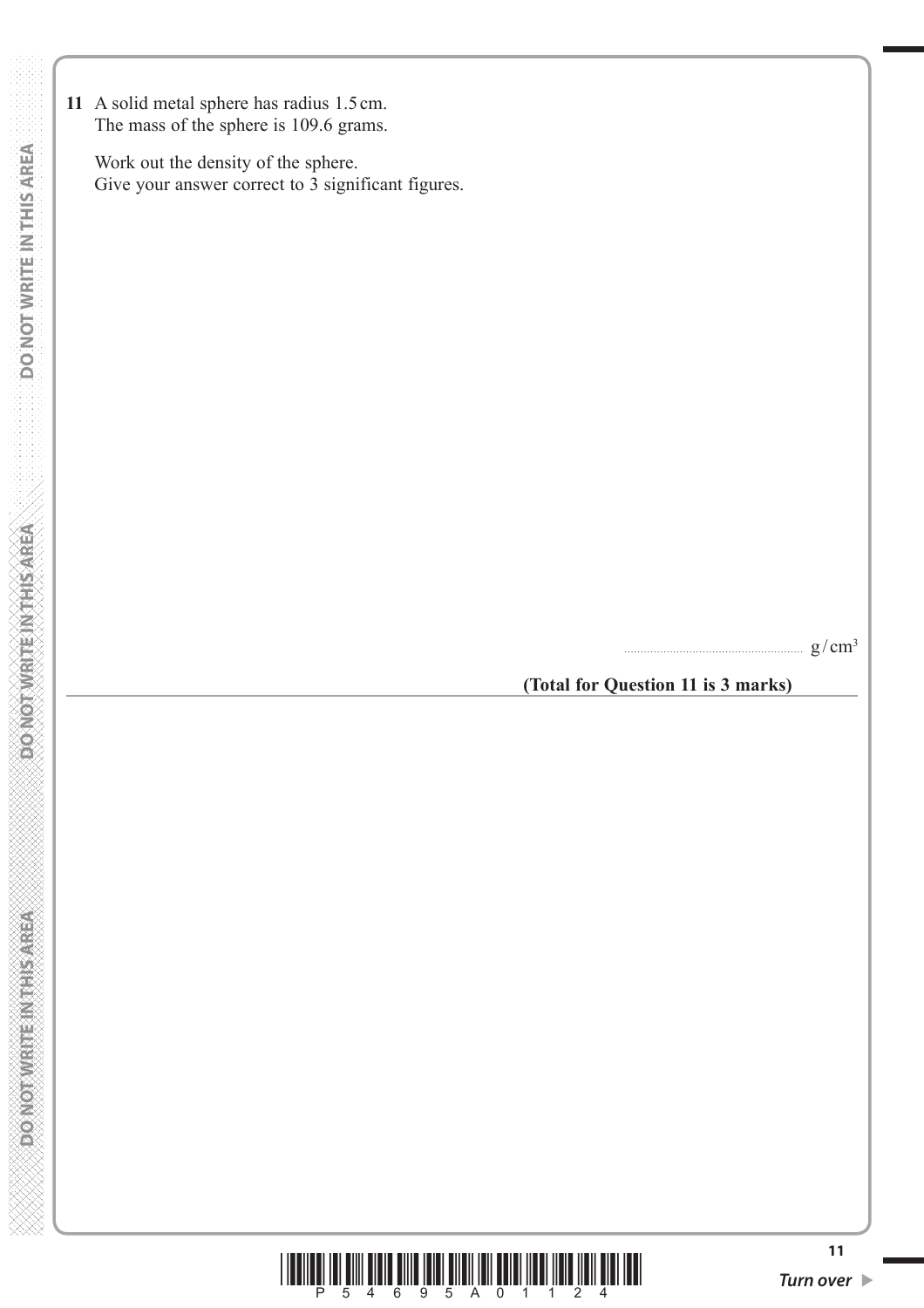

Diagram **NOT** accurately drawn

 The diagram shows a hexagon *ABCDEF*. *BC* is parallel to *ED*.

**12**

Work out the size of the obtuse angle *DEF*.

**DOMOTIVE IN THE REFER** 

**DO NOT WRITE IN THIS AREA** 

 $\circ$ 

**(Total for Question 12 is 5 marks)**

.......................................................

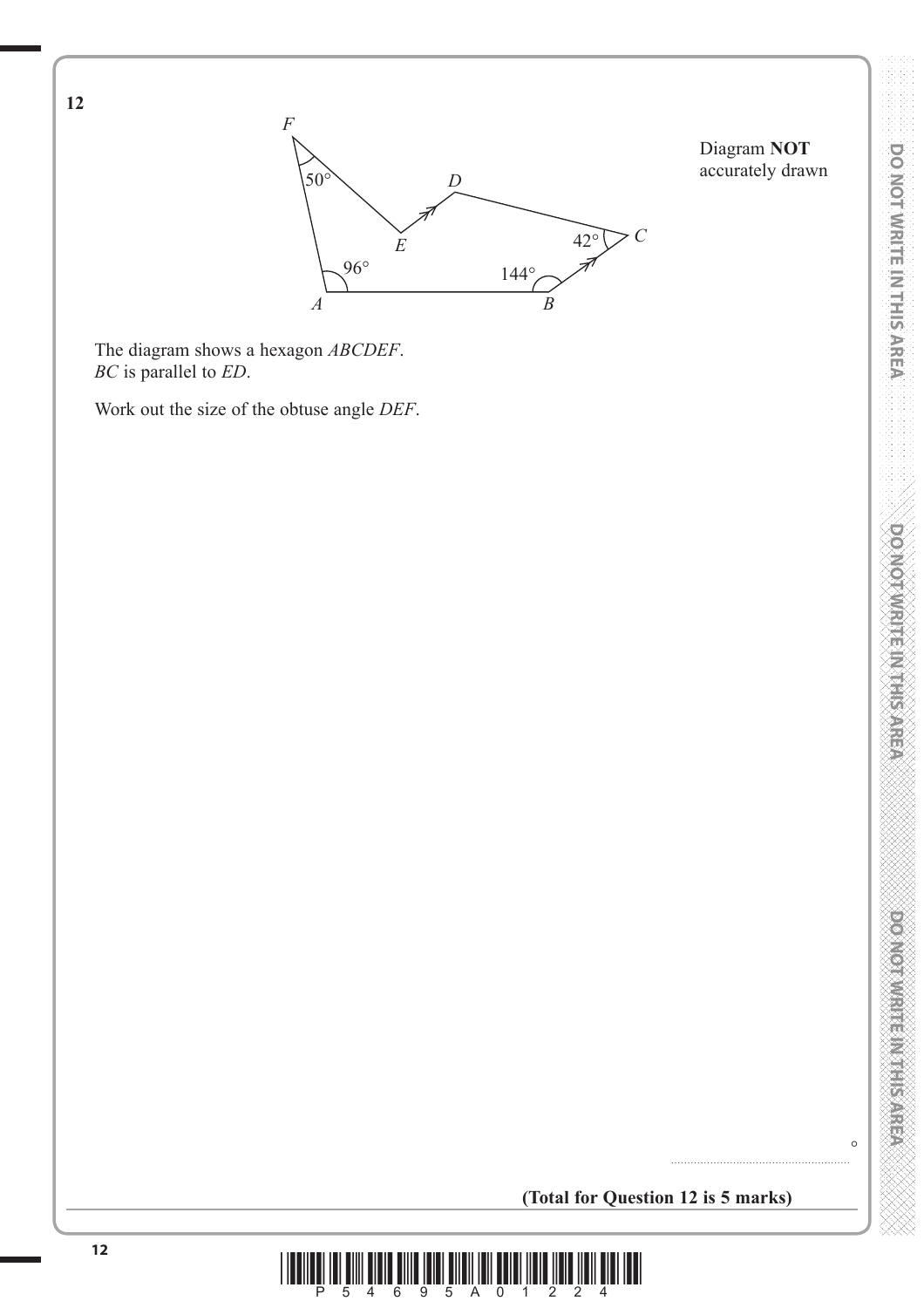**13** Felix has 10 cards. There are 5 red cards, 4 blue cards and 1 green card.

 Felix takes at random one of the cards. He does not replace the card. Felix then takes at random a second card.

(a) Complete the probability tree diagram.



(b) Work out the probability that Felix takes at least one blue card and no green card.

**(Total for Question 13 is 5 marks)**



....................................................... **(3)**

**DO NOT WRITE IN THIS AREA**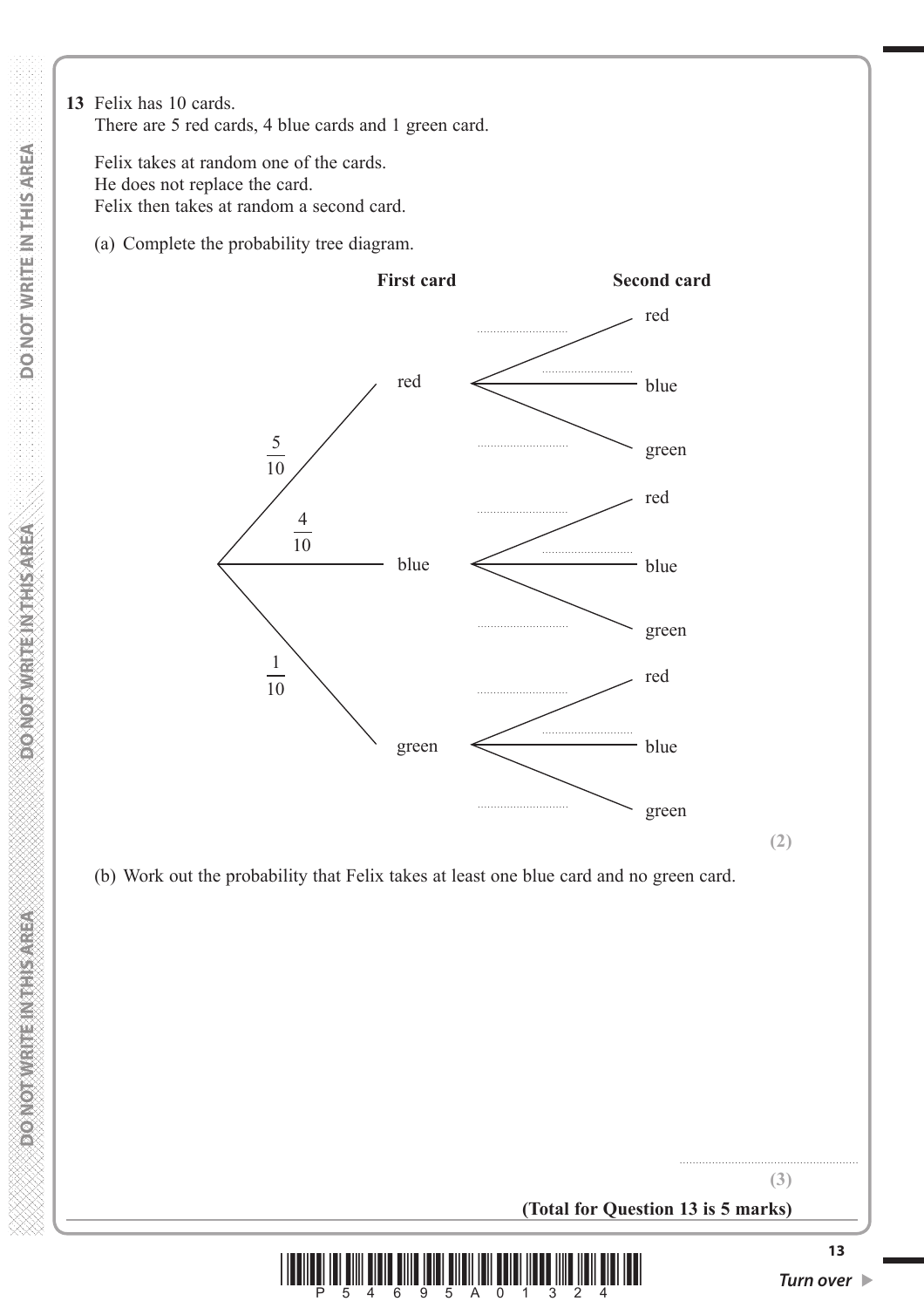**14** (a) Complete the table of values for  $y = x^3 - 2x^2 - 3x + 4$ 

| $\mathcal{X}$ | $-\angle$ | $-1$ | $-0.5$ |  | 1.5      |   |
|---------------|-----------|------|--------|--|----------|---|
|               |           |      | 4.875  |  | $-1.625$ |   |
|               |           |      |        |  |          | ∸ |

(b) On the grid, draw the graph of  $y = x^3 - 2x^2 - 3x + 4$  for values of *x* from -2 to 3

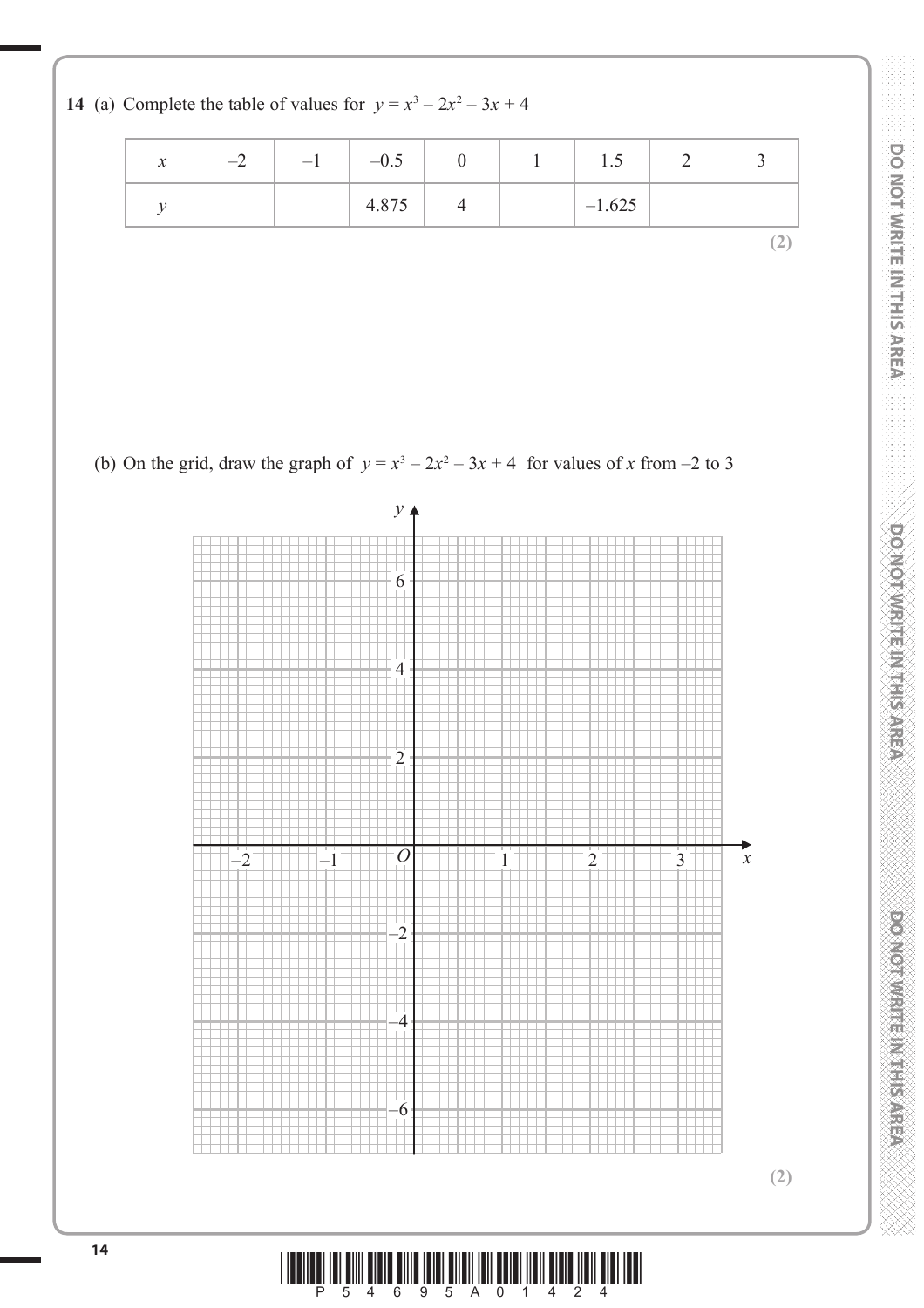**DO NOT WRITE IN THIS AREA DO NOT WRITE IN THIS AREA DO NOT WRITE IN THIS AREA DO NOT WRITE IN THIS AREA DO NOT WRITE IN THIS AREA DO NOT DONOT WRITE IN THIS AREA**   (c) By drawing a suitable straight line on the grid, find estimates for the solutions of the equation  $x^3 - 2x^2 - x + 1 = 0$ Give your solutions correct to 1 decimal place.

**(4)**

....................................................................

**(Total for Question 14 is 8 marks)**

**DONORWRITE INSTRUCTION** 

**15**  $e = 8.31$  correct to 2 decimal places  $f = 0.65$  correct to 2 decimal places

Work out the lower bound for the value of  $e - f$ Show your working clearly.

**(Total for Question 15 is 2 marks)**



.......................................................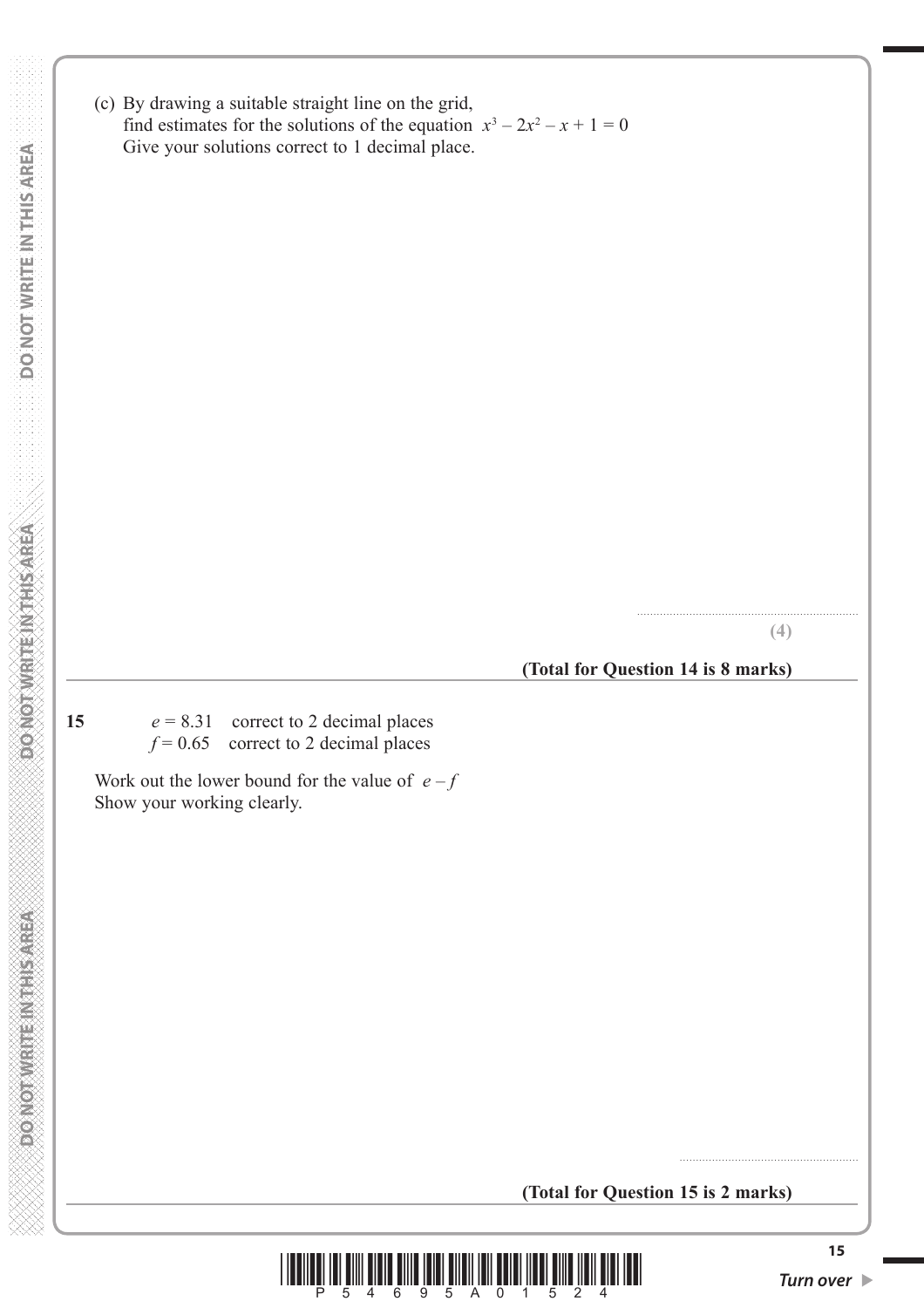

**<sup>16</sup>** \*P54695A01624\*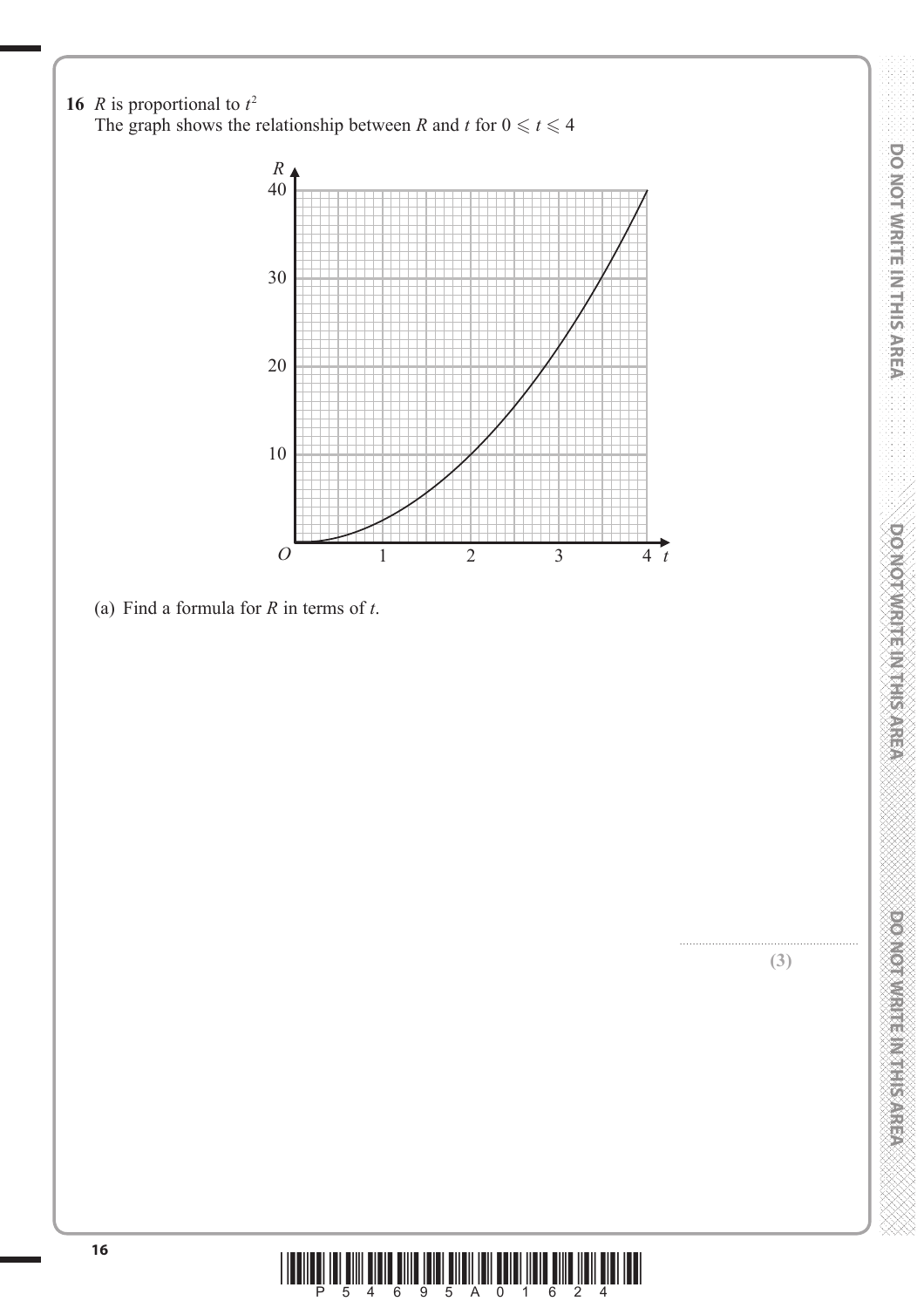**DO NOT WRITE! NITHS AREA** 

Given also that  $R =$ 8 5*x*

(b) show that *t* is inversely proportional to  $\sqrt{x}$  for  $t > 0$ 

**(2)**

**(Total for Question 16 is 5 marks)**

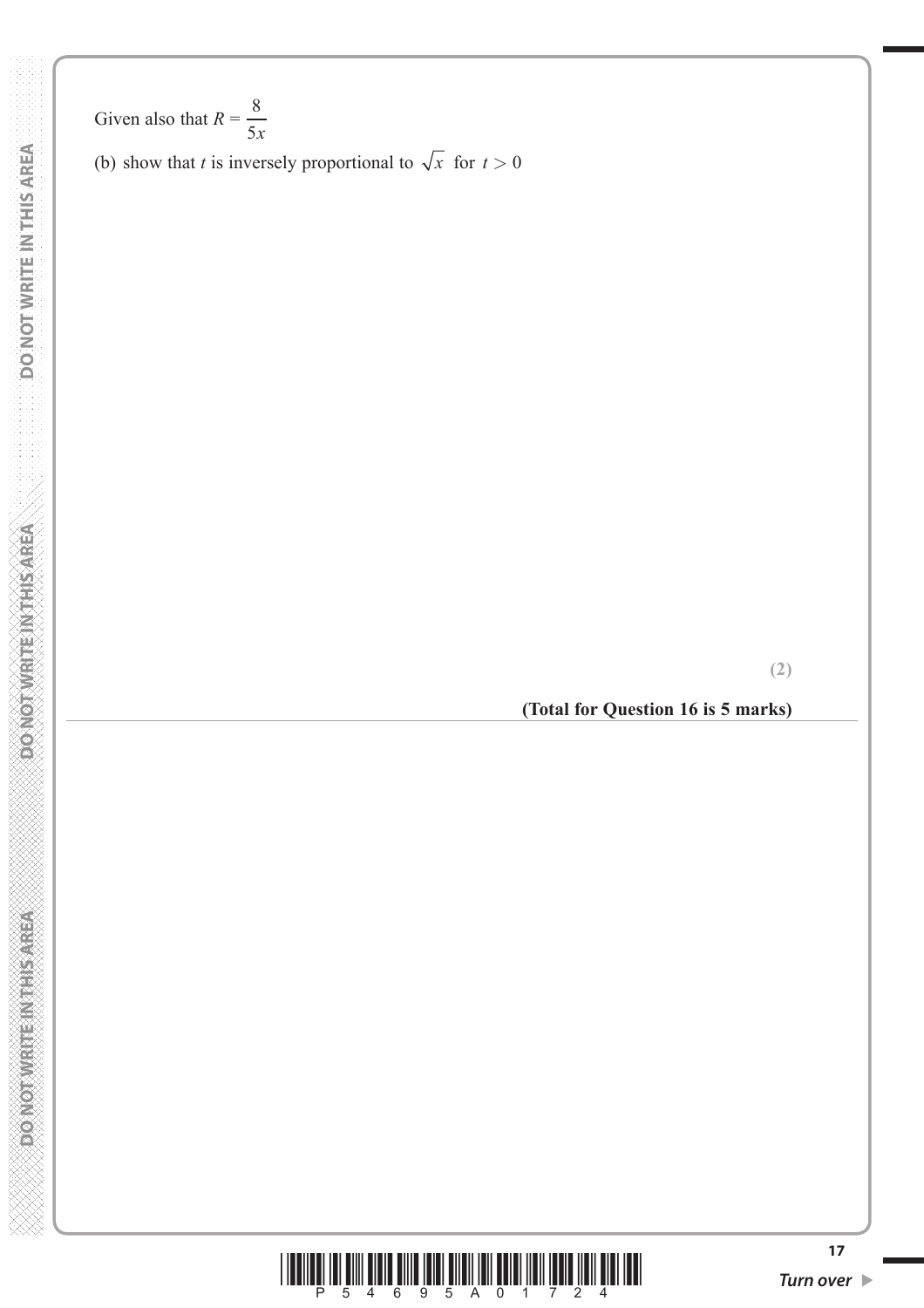

**C** is the curve with equation  $y = x^3 - 2x^2 - 15x + 5$ 

(b) Work out the range of values of *x* for which **C** has a negative gradient.

**(4)**

....................................................................

**DO NOT WRITE IN THIS AREA DO NOT WRITE IN THIS AREA DO NOT WRITE IN THIS AREA DO NOT WRITE IN THIS AREA DO NOT WRITE IN THIS AREA DO NOT WRITE IN THIS AREA DO NOT WRITE IN THIS AREA DO NOT WRITE IN THIS AREA DO NOT WRITE** 

**DO NOT WRITE IN THIS AREA** 

**POSSO MINIMUM PROPER** 

DO NOT WRITE IN THIS AREA

**(Total for Question 17 is 6 marks)**

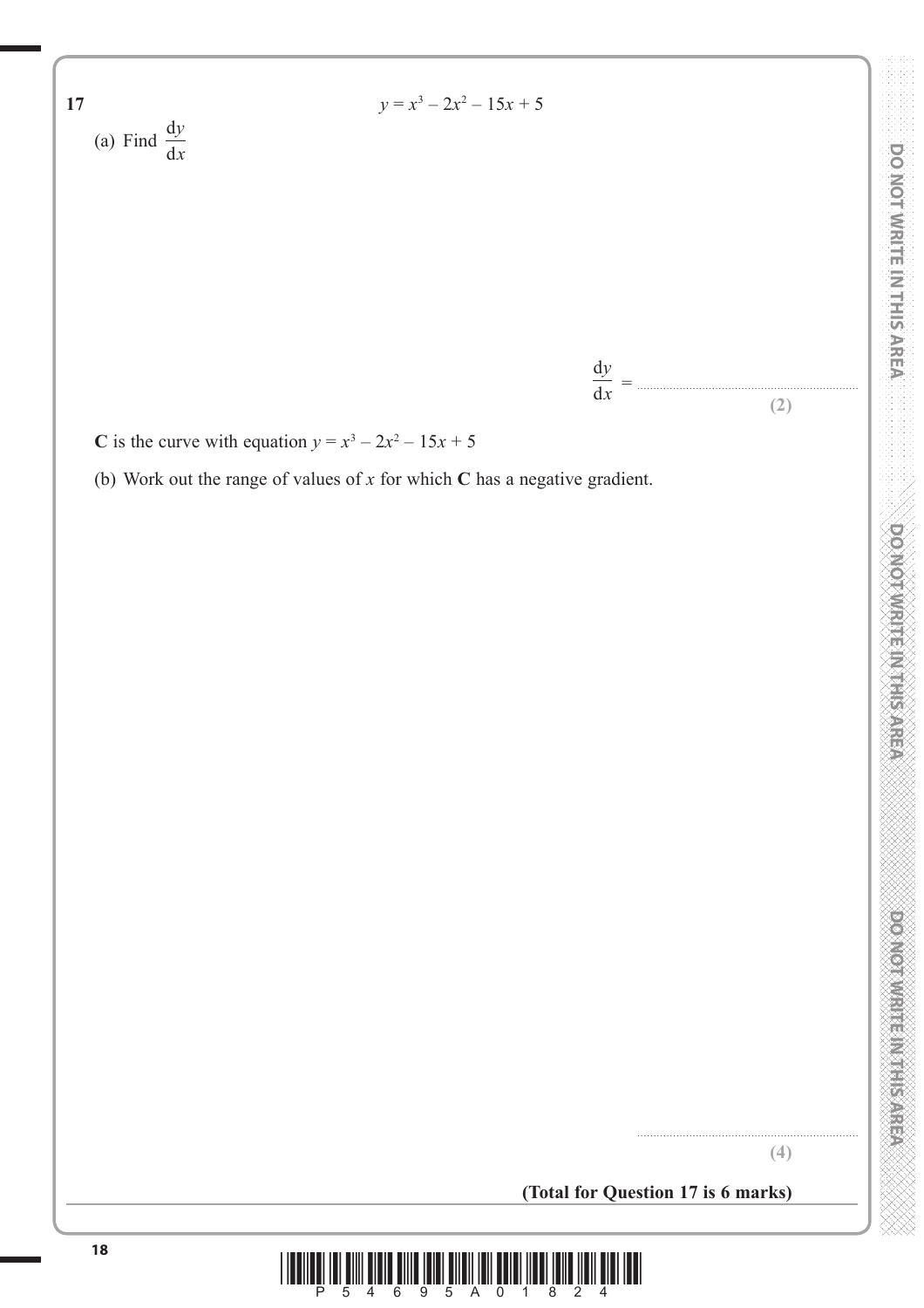**18** A triangle has sides of length 8 cm, 10 cm and 14 cm.

 Work out the size of the largest angle of the triangle. Give your answer correct to 1 decimal place.

**(Total for Question 18 is 3 marks)**

.......................................................

 $\circ$ 

**DOMOTIVRITE NITHSAREA** 

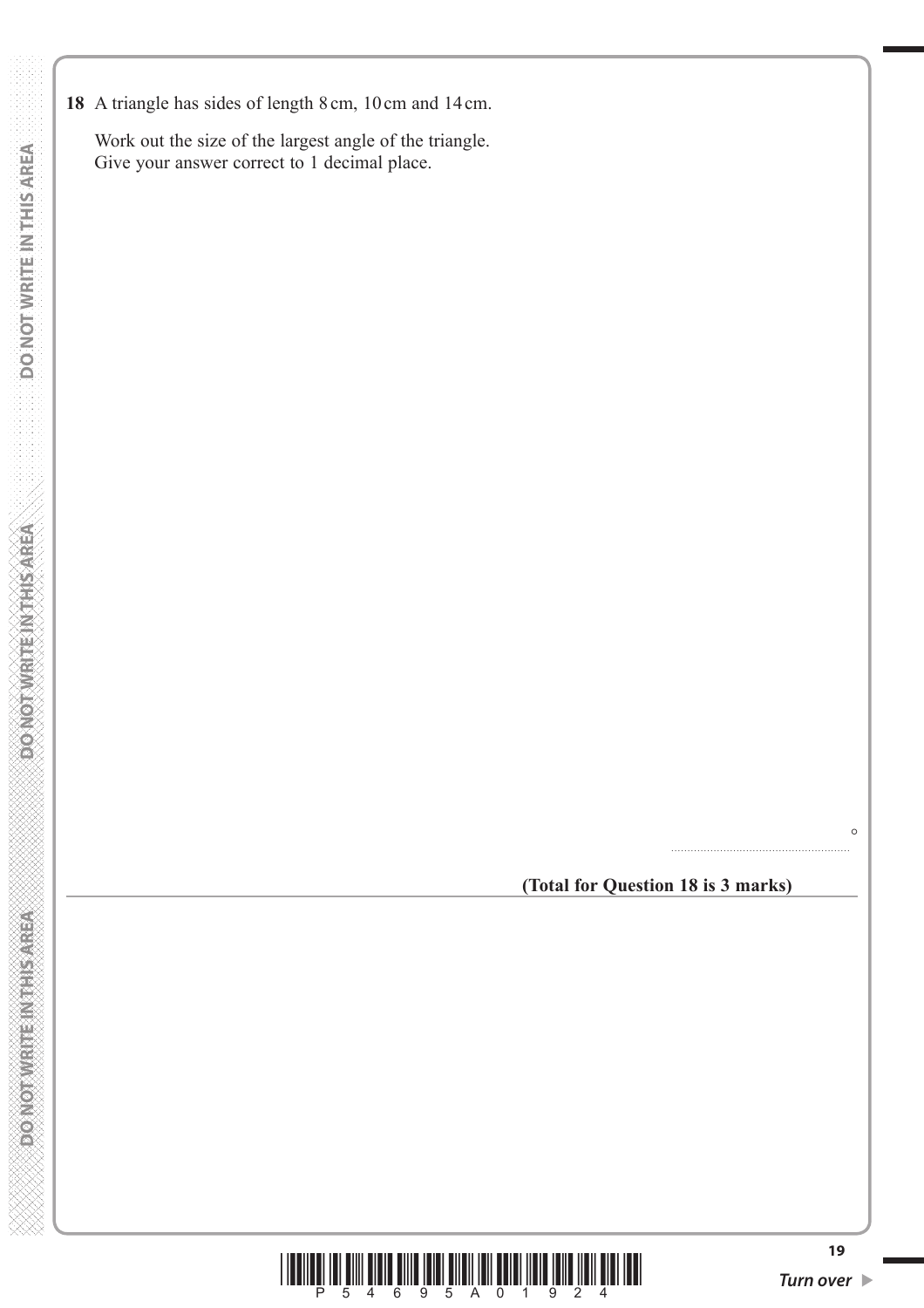



 Work out the size of the angle between the line *BE* and the plane *ABCD*. Give your answer correct to 1 decimal place.

 $\circ$ 

**(Total for Question 19 is 3 marks)**

.......................................................

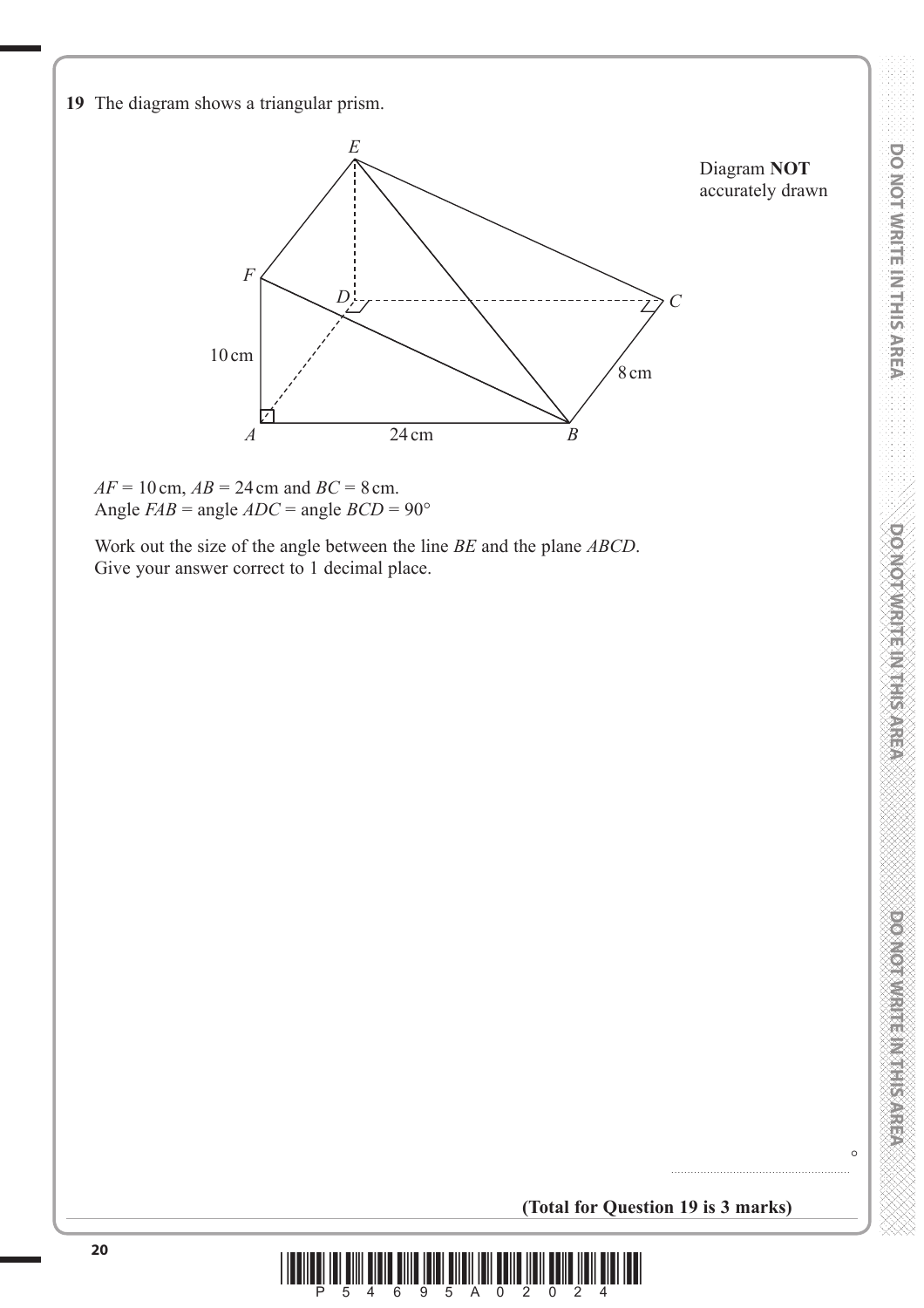**20** The histogram shows information about the birth weights of some babies.



 6 of these babies had a birth weight less than 2.5 kg or greater than 4 kg. Work out the number of babies who had a birth weight between 2.5 kg and 4 kg.

**(Total for Question 20 is 3 marks)**



*Turn over* 

.......................................................

**PONOTHER ETHERNOLOGIC**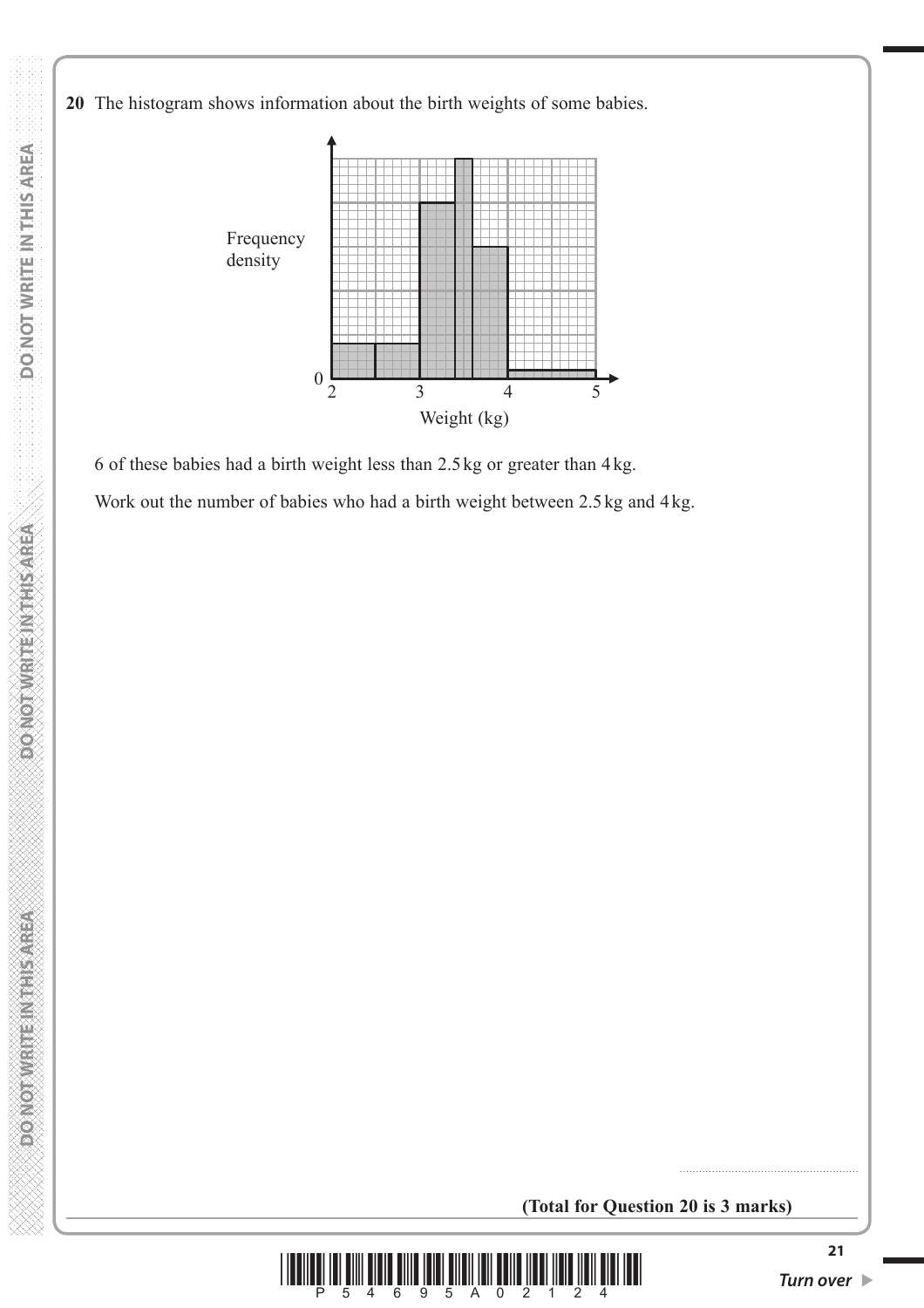**21** (a) Show that  $\sqrt{45} + \sqrt{20} = 5\sqrt{5}$ Show your working clearly.

**(2)**

**DO NOT WRITE IN THIS AREA DO NOT WRITE IN THIS AREA DO NOT WRITE IN THIS AREA DO NOT WRITE IN THIS AREA DO NOT WRITE IN THIS AREA DO NOT WRITE IN THIS AREA DO NOT WRITE IN THIS AREA DO NOT WRITE IN THIS AREA DO NOT WRITE** 

**DO NOT WRITER WARRER** 

**DOOMORWEITERINGSAREA** 

DO NOT WRITE IN THIS AREA

(b) Express  $\frac{2}{\sqrt{2}}$  $\frac{2}{3}$  in the form  $p + \sqrt{q}$  where *p* and *q* are integers. Show your working clearly.

(c) Express  $x^2 + 6\sqrt{2x - 1}$  in the form  $(x + a)^2 + b$ Show your working clearly.



....................................................... **(2)**

**(Total for Question 21 is 6 marks)**

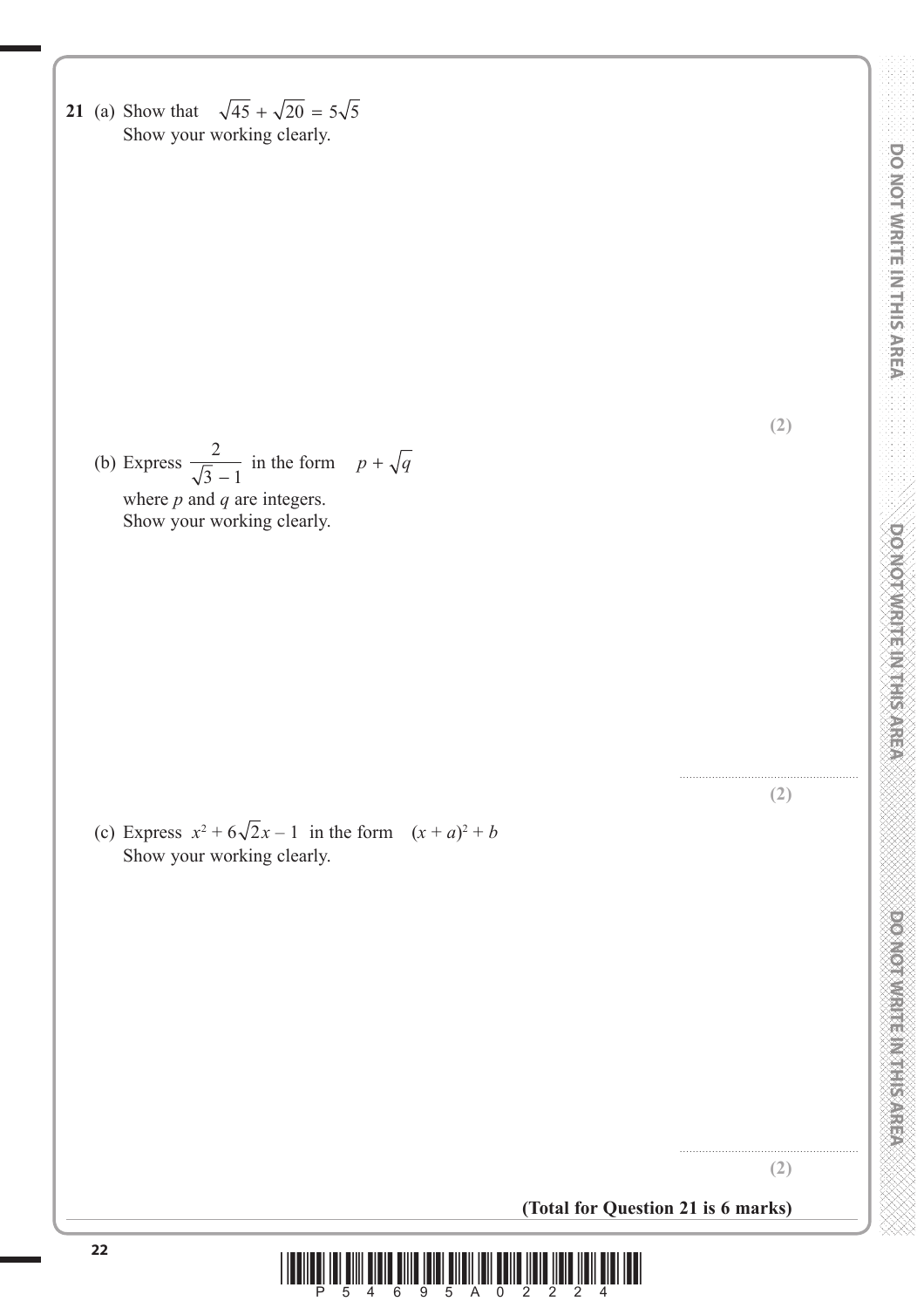**22**

*O*  $\frac{2 \text{ cm}}{F}$  *B* 5 cm *C D E F*  $7 \text{ cm}$   $/$  4 cm *x* cm

Diagram **NOT** accurately drawn

*A*, *D*, *B* and *E* are points on a circle, centre *O*. *AFBC*, *OEC* and *OFD* are straight lines.

 $AF = 7$  cm,  $FB = 4$  cm,  $BC = 5$  cm,  $FD = 2$  cm and  $CE = x$  cm.

*A*

 Work out the value of *x*. Show your working clearly.

**(Total for Question 22 is 6 marks)**

*x* =.......................................................



*Turn over*